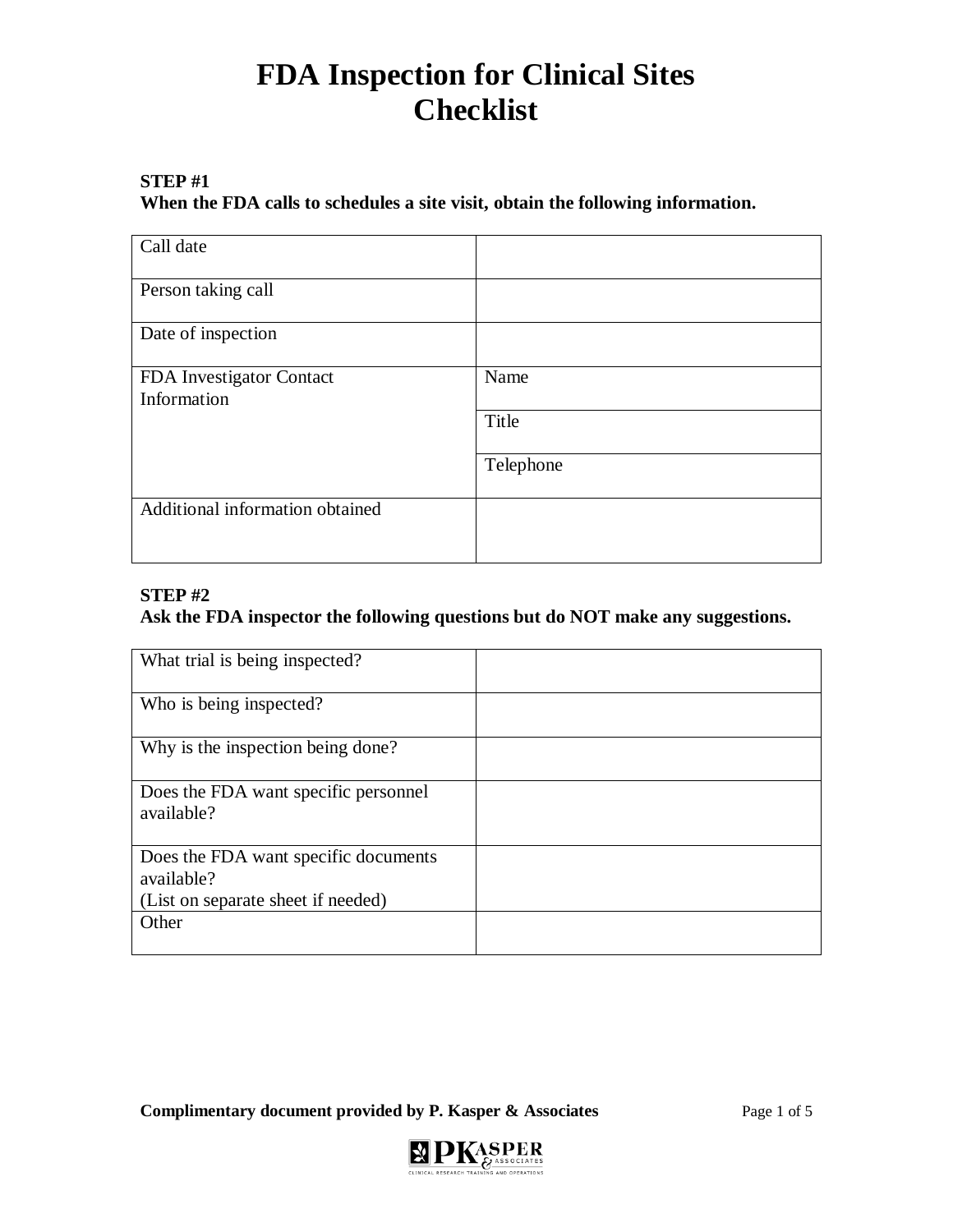### **STEP #3**

### **Contact and send notification to the following**

| <b>Name</b>            | <b>Contact Information</b> |
|------------------------|----------------------------|
|                        |                            |
| Sponsor                |                            |
| Principal Investigator |                            |
|                        |                            |
| Research coordinator   |                            |
|                        |                            |
| <b>IRB</b>             |                            |
|                        |                            |
| Other                  |                            |
|                        |                            |

#### **STEP #4 Complete the following tasks.**

| <b>Date</b><br><b>Completed</b> | <b>Task</b>                                                                                                                     |
|---------------------------------|---------------------------------------------------------------------------------------------------------------------------------|
|                                 | Reserve a work space for the FDA away from other study records and<br>research staff                                            |
|                                 | Coordinate with appropriate affiliate institutions to confirm plans for site<br>visit support                                   |
|                                 | Prepare study overview                                                                                                          |
|                                 | Prepare a list of subjects including study number, identification number,<br>date enrolled and completed, medical record number |
|                                 | Prepare a list of the Principal Investigator's current active studies                                                           |
|                                 | Inform staff and determine roles during the inspection                                                                          |
|                                 | Create or obtain an organizational chart                                                                                        |
|                                 | Obtain a list of Standard Operating Procedures (SOPs)                                                                           |
|                                 | Ensure training files are available for staff members                                                                           |

**Complimentary document provided by P. Kasper & Associates** Page 2 of 5

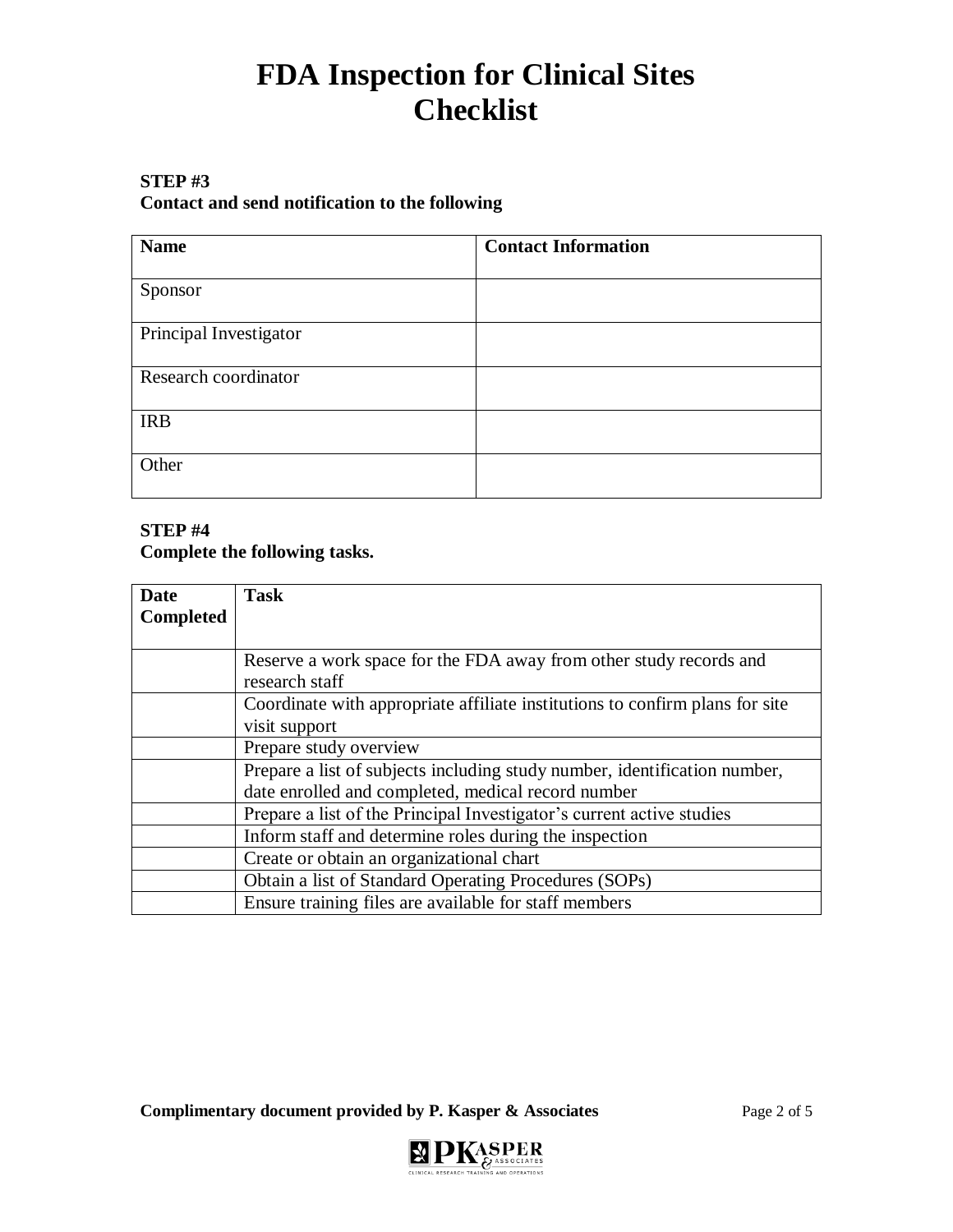### **STEP #5**

**Collect and review the following study documents**

| Date Collected   Regulatory Files                              |
|----------------------------------------------------------------|
| Protocol, include all versions & amendments                    |
| Investigator Brochure, all versions                            |
| Informed Consent Form, all versions                            |
| Form FDA 1572, all versions                                    |
| CV for all individuals listed on all versions of Form FDA 1572 |
| Delegation of Authority Log                                    |

| Date Collected   Communication Files |
|--------------------------------------|
|                                      |
| <b>Sponsor Correspondence</b>        |
| <b>CRO</b> Correspondence            |
| Monitoring Log                       |
| Other                                |
|                                      |

| Date Collected   IRB Files |                                                                   |
|----------------------------|-------------------------------------------------------------------|
|                            |                                                                   |
|                            | Initial IRB approval letter with original informed consent form   |
|                            | IRB approval letter for each protocol amendment or consent change |
|                            | IRB approval for each annual approval                             |
|                            | IRB approval of additional documents such as advertisements       |
|                            | Notification of Serious Adverse Events                            |
|                            | <b>Notification of Deaths</b>                                     |
|                            | <b>Acknowledgements of Safety Reports</b>                         |
|                            | Acknowledgements of Study Termination                             |
|                            | Acknowledgements of Final Summary, if appropriate                 |

| Date Collected   Laboratory |                             |
|-----------------------------|-----------------------------|
|                             | Laboratory Certification(s) |
|                             | Laboratory normal ranges    |
|                             | CV of Laboratory Director   |
|                             |                             |
|                             |                             |

**Complimentary document provided by P. Kasper & Associates** Page 3 of 5

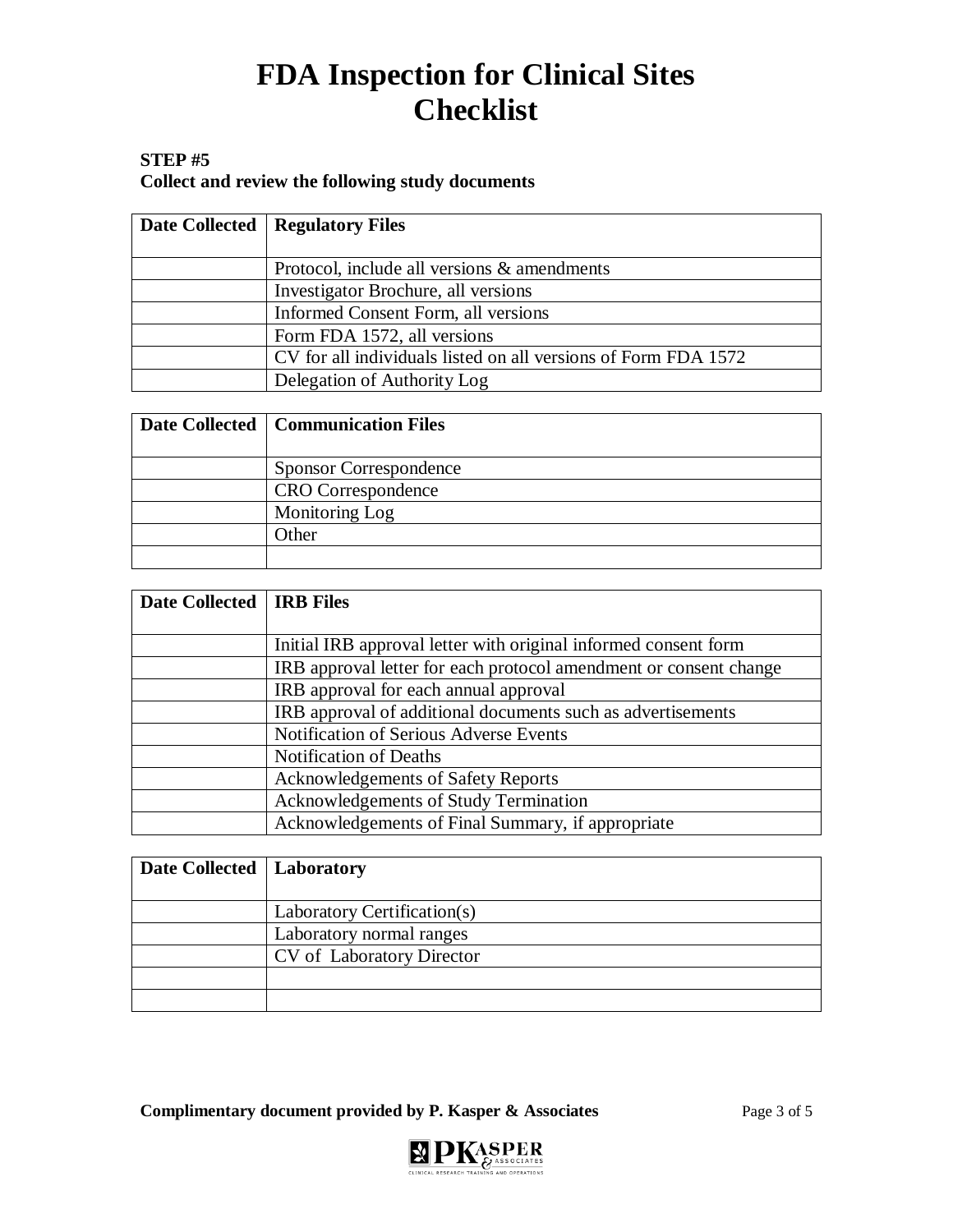| Date Collected   Product Accountability |
|-----------------------------------------|
|                                         |
| Receipt of product                      |
| Storage of product                      |
| Dispensing of product                   |
| Return of product                       |
| Sponsor product accountability log      |
|                                         |

#### **STEP #6**

**Review for EACH subject and note any issues to discuss with study team.**

| <b>Date</b>     | <b>Document</b>                              |
|-----------------|----------------------------------------------|
| <b>Reviewed</b> |                                              |
|                 |                                              |
|                 | Informed Consent Forms for screened subjects |
|                 | Informed Consent Forms for enrolled subjects |
|                 | Inclusion/exclusion criteria                 |
|                 | Reason for excluded subjects                 |
|                 | CRFs completed for each enrolled subject     |
|                 | Source documentation for all CRF entries     |
|                 | Data clarification issues satisfied          |
|                 | "Notes to File" present as appropriate       |

| Date            | <b>Document</b>                                                         |
|-----------------|-------------------------------------------------------------------------|
| <b>Reviewed</b> |                                                                         |
|                 |                                                                         |
|                 | Condition of subject at time of entry into study ( <i>i.e.</i> were all |
|                 | inclusion/exclusion criteria met)                                       |
|                 | Dispensing of investigational produce                                   |
|                 | Concomitant medications                                                 |
|                 | Laboratory reports                                                      |
|                 | Diagnostic test                                                         |
|                 | Dosing modifications                                                    |
|                 | Adverse Events/Serious Adverse Events/Unanticipated Adverse Device      |
|                 | Effects/Deaths                                                          |
|                 | Protocol Exceptions/Violations/Deviations                               |
|                 | Early terminations                                                      |

**Complimentary document provided by P. Kasper & Associates** Page 4 of 5